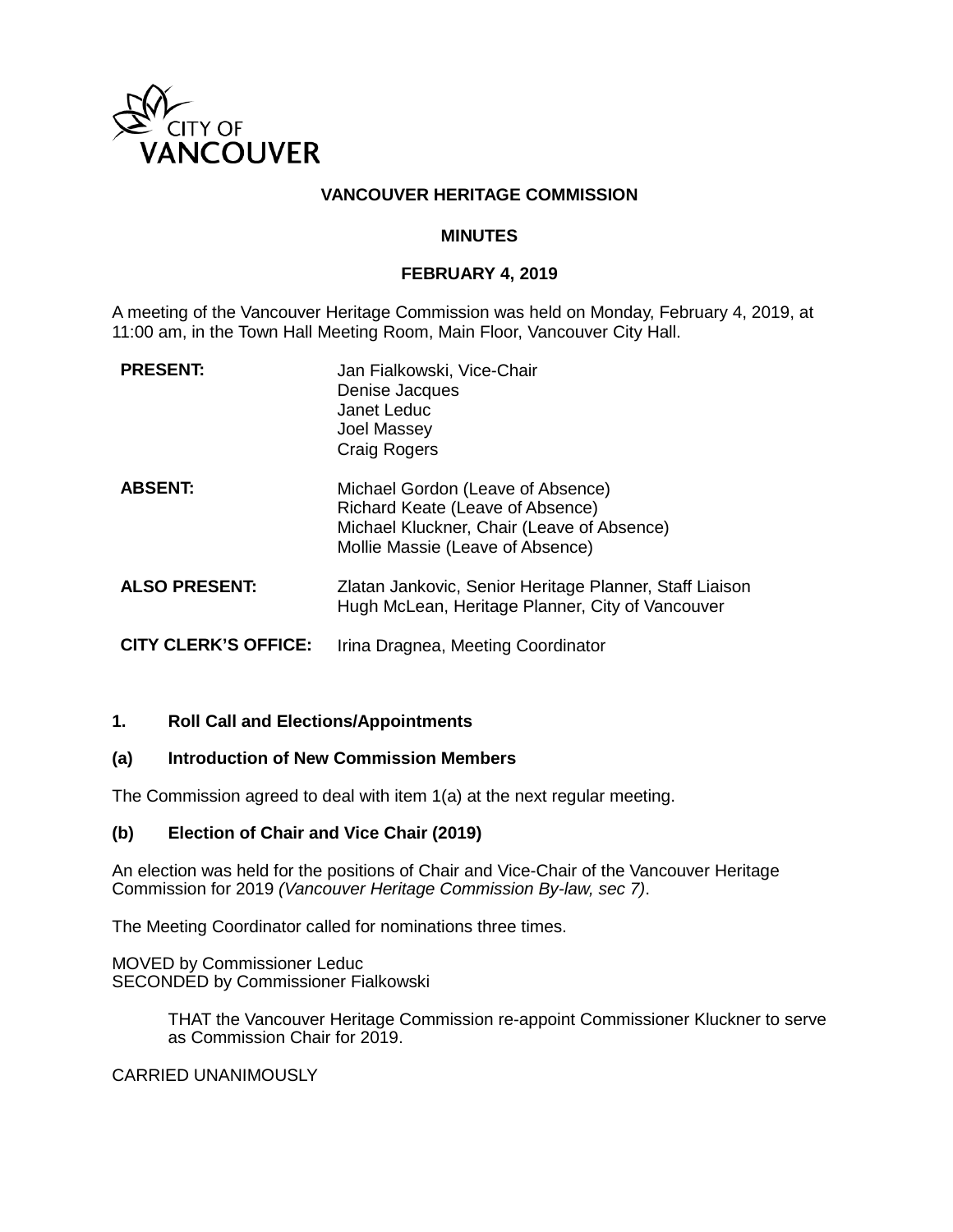MOVED by Commissioner Leduc SECONDED by Commissioner Rogers

> THAT the Vancouver Heritage Commission re-appoint Commissioner Fialkowski to serve as Commission Vice-Chair for 2019.

CARRIED UNANIMOUSLY

\* \* \* \* \*

*At this point in the proceedings, Commissioner Fialkowski assumed the Chair in the absence of Commissioner Kluckner.* 

*\* \* \* \* \**

The Chair acknowledged that we are on the unceded territories of the Musqueam, Squamish, and Tsleil-Waututh Nations and we thank them for having cared for this land since time immemorial.

### **(c) Appointment of Liaisons to the Development Permit Board and First Shaughnessy Advisory Design Panel (2019)**

MOVED by Commissioner Fialkowski SECONDED by Commissioner Leduc

> THAT the Vancouver Heritage Commission recommends to Council that Commissioner Massie be appointed to the First Shaughnessy Advisory Design Panel as the Vancouver Heritage Commission liaison, term to commence immediately and end December 31, 2019;

FURTHER THAT the Commission recommends to Council that Commissioner Massey be appointed as alternates to attend First Shaughnessy Advisory Design Panel meetings in place of Commissioner Massie, should she be unable to attend, term to commence immediately and end December 31, 2019.

CARRIED UNANIMOUSLY

MOVED by Commissioner Fialkowski SECONDED by Commissioner Jacques

> THAT the Vancouver Heritage Commission recommends to Council that Commissioner Leduc be appointed to the Development Permit Board Advisory Panel as the Vancouver Heritage Commission liaison, term to commence immediately and end December 31, 2019;

FURTHER THAT the Commission will appoint an alternate to attend Development Permit Board Advisory Panel in place of Commissioner Leduc at the next Vancouver Heritage Commission meeting on February 25, 2019.

CARRIED UNANIMOUSLY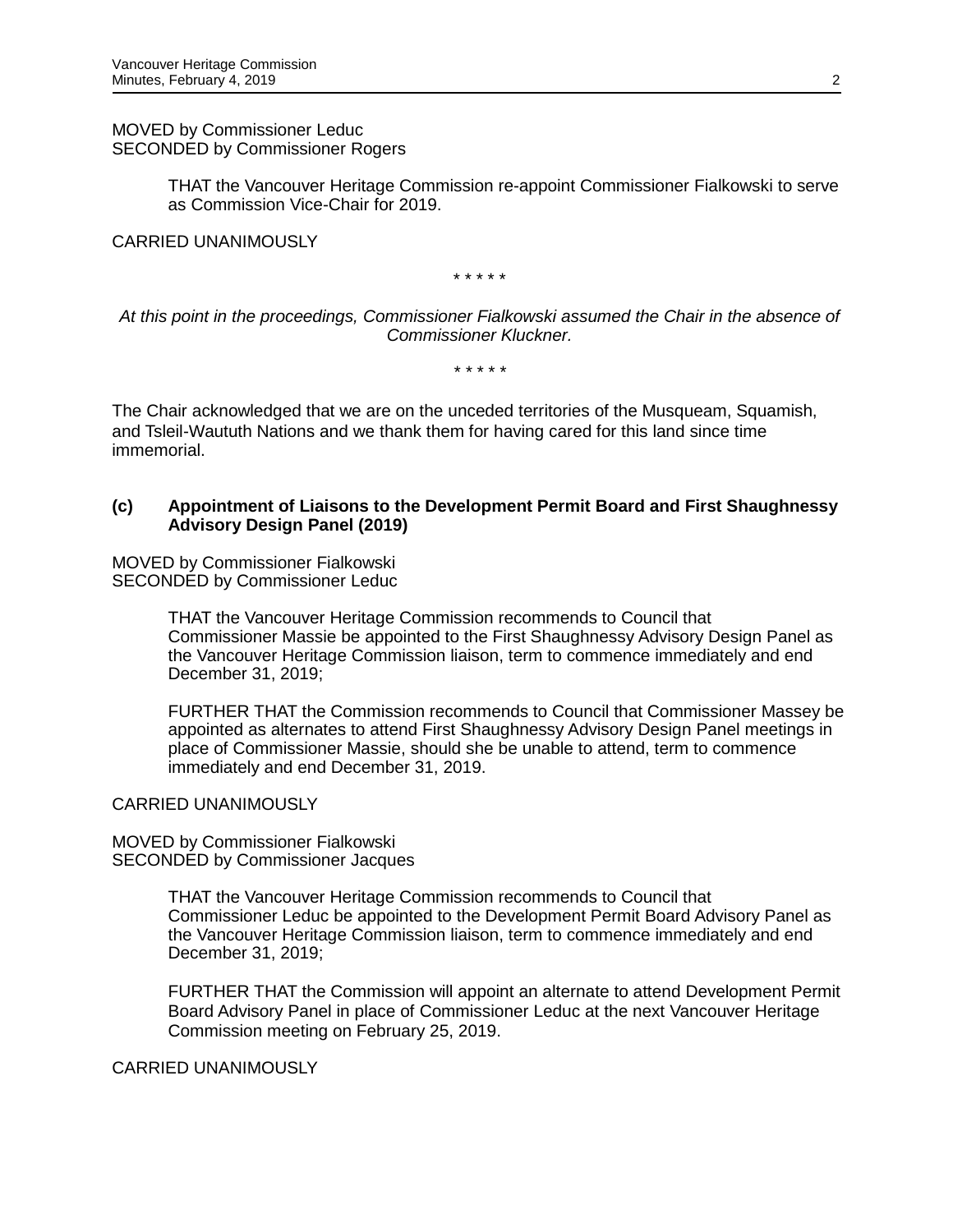### **(d) Appointments to the Statement of Significance and Vancouver Heritage Register Subcommittee and the 2019 Heritage Awards Planning Subcommittee**

The Chair invited Commissioners to participate on the Statement of Significance and Vancouver Heritage Register Subcommittee.

MOVED by Commissioner Fialkowski SECONDED by Commissioner Jacques

> THAT the Vancouver Heritage Commission appoint, Commissioners Fialkowski, Gordon, Keate, Kluckner, Massie and Shelley Bruce of Parks Canada, to the Statement of Significance and Vancouver Heritage Register Subcommittee.

## CARRIED UNANIMOUSLY

MOVED by Commissioner Fialkowski SECONDED by Commissioner Leduc

> THAT the Vancouver Heritage Commission appoint Commissioners Fialkowski, Massey and Gordon to the 2019 Heritage Awards Planning Subcommittee.

CARRIED UNANIMOUSLY

## **(e) Leave of Absence Requests**

MOVED by Commissioner Fialkowski SECONDED by Commissioner Jacques

> THAT the Vancouver Heritage Commission approve leaves of absence for Commissioners Gordon, Keate, Kluckner and Massie for today's meeting;

FURTHER THAT the Vancouver Heritage Commission approve leaves of absence for Commissioner Keate for the February 25, and March 11, 2019, meetings.

CARRIED UNANIMOUSLY

## **(f) Approval of Minutes**

MOVED by Commissioner Jacques SECONDED by Commissioner Rogers

> THAT the Vancouver Heritage Commission approve the Minutes from the meeting held November 19, 2018, as circulated.

CARRIED UNANIMOUSLY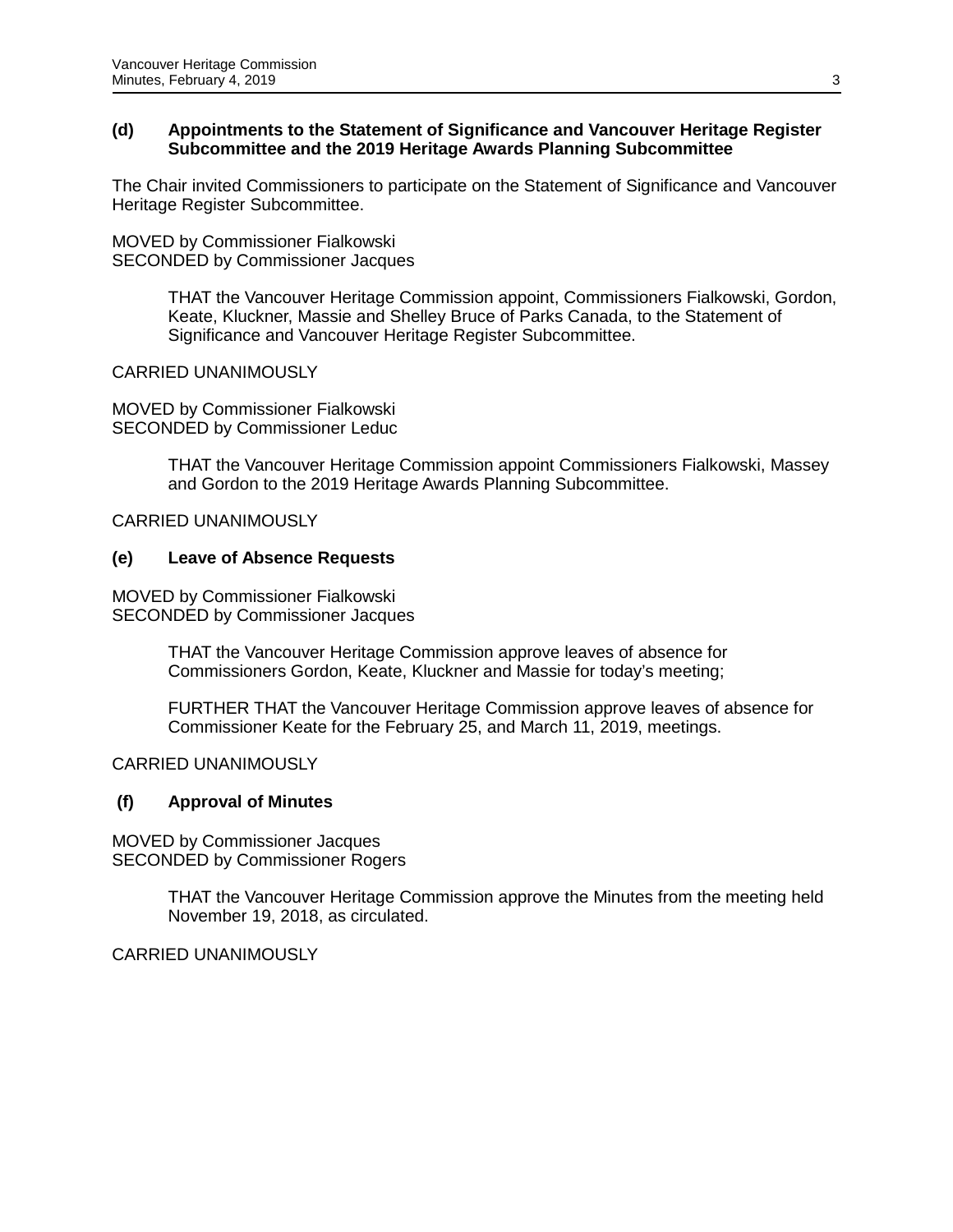## **2. Business Arising from the Minutes**

MOVED by Commissioner Fialkowski SECONDED by Commissioner Leduc

> THAT the Vancouver Heritage Commission would like to thank and acknowledge the extensive service and stewardship Anthony Norfolk has provided to the Vancouver Heritage Commission over the years and his commitment to heritage preservation in general.

CARRIED UNANIMOUSLY

## **3. Update on Heritage Action Plan and Heritage Incentive Program Reports**

Zlatan Jankovic, Staff Liaison, updated the Commission on three upcoming heritage Council reports, as follows:

- Heritage Incentive Plan going to the Standing Committee on Policy and Strategic Priorities meeting on Wednesday, February 27, 2019. Staff indicated the report is identical to what was presented to the Commission on July 16, 2018, except for the introduction of the Transfer of Density Program for new designations within the catchment area;
- Heritage Action Plan going to the Standing Committee on City Finance and Services meeting on Wednesday, April 24, 2019; and
- Heritage Register Upgrade going to Council in Fall 2019.

## **4. Duplex Applications in RS Zones**

Zlatan Jankovic, Staff Liaison, reported back to the Commission on the data findings related to applications for duplex and applications for new 1FD permits including related demolitions, as part of Council's decision on December 19, 2018, to allow duplex to remain as use in RS zones as a trial housing option and to be further discussed, tested and evaluated over this year as part of the City-Wide Plan engagement.

**\* \* \* \* \***

The Commission recessed at 12:27 pm and reconvened at 12:43 pm.

**\* \* \* \* \***

### **5. Statement of Significance and Vancouver Heritage Register Subcommittee Reports**

Staff reviewed the reports from the Statement of Significance and Vancouver Heritage Register Subcommittee meetings held on September 17, December 3, and December 17, 2018, and responded to questions.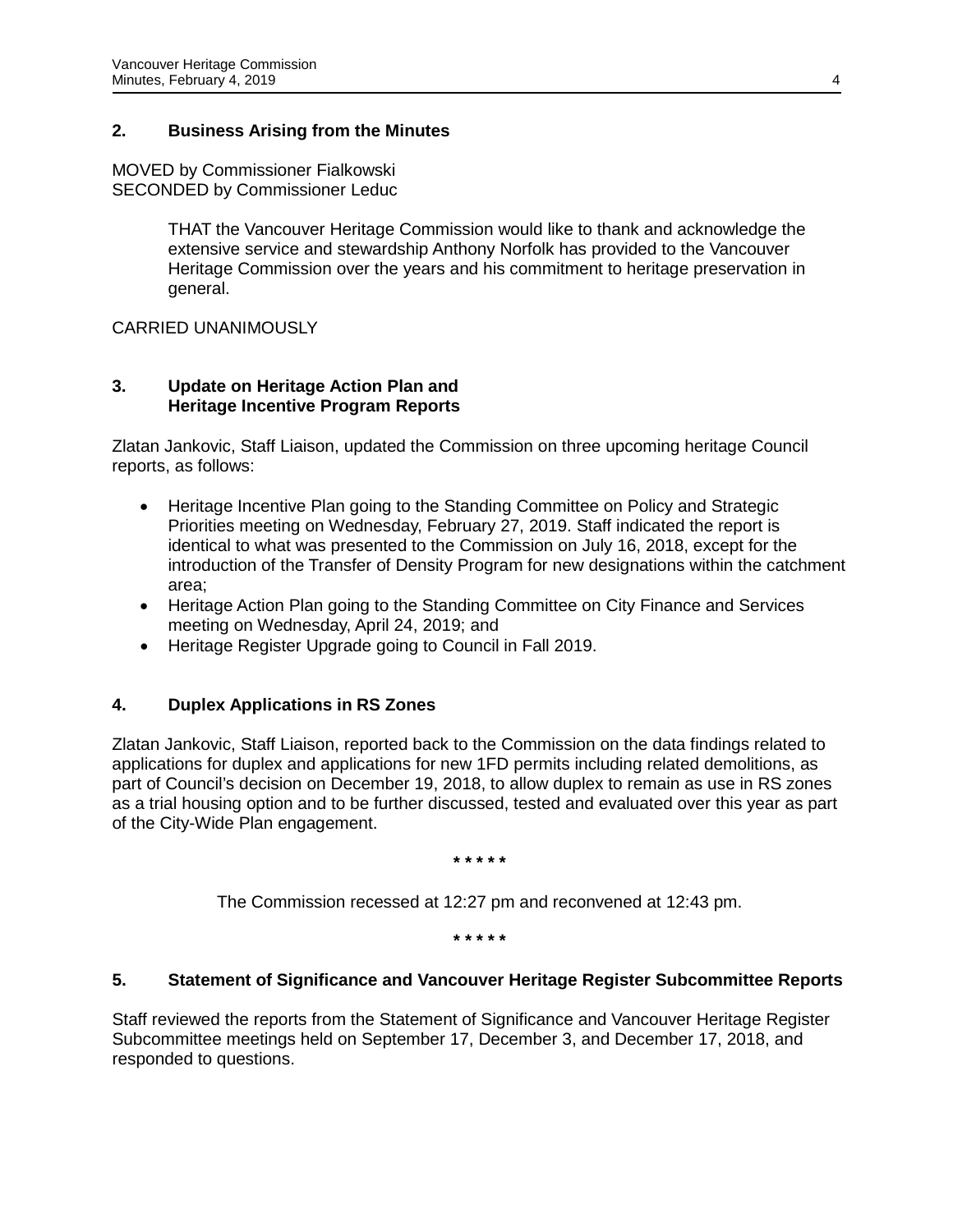## MOVED by Commissioner Rogers SECONDED by Commissioner Leduc

- A. THAT the Vancouver Heritage Commission supports adding the following building to the Vancouver Heritage Register as a B-listing, and to complete revisions to the Vancouver Heritage Register Evaluation:
	- 592 East Broadway The Carolina.
- B. THAT the Vancouver Heritage Commission requests that the Statements of Significance for the following buildings be referred back to the consultant for revisions:
	- 574 East Broadway Connacher Residence; and
	- 592 East Broadway The Carolina.

# CARRIED UNANIMOUSLY

MOVED by Commissioner Leduc SECONDED by Commissioner Jacques

- A. THAT the Vancouver Heritage Commission supports adding the following building to the Vancouver Heritage Register as an A-listing, and to complete revisions, where necessary, to the Vancouver Heritage Register Evaluation:
	- 4727 West 2nd Avenue Edith and Pat McGeer Residence.
- B. THAT the Vancouver Heritage Commission supports adding the following building to the Vancouver Heritage Register as a B-listing, and to complete revisions, where necessary, to the Vancouver Heritage Register Evaluation:
	- 2114 West 4th Avenue Russian Community Centre/Kitsilano Theatre.
- C. THAT the Vancouver Heritage Commission requests that the Statements of Significance for the following buildings be referred back to the consultant for revisions:
	- 2114 West 4th Avenue Russian Community Centre/Kitsilano Theatre; and
	- 647 Bute Street Ellis Residence.

## CARRIED UNANIMOUSLY

MOVED by Commissioner Rogers SECONDED by Commissioner Jacques

- A. THAT the Vancouver Heritage Commission supports adding the following buildings to the Vancouver Heritage Register as B-listings, and to complete revisions, where necessary, to the Vancouver Heritage Register Evaluation for these two nominations:
	- 959 East 35th Avenue Bramble Store and Apartment; and
	- 2146 Semlin Drive Kilpin Residence.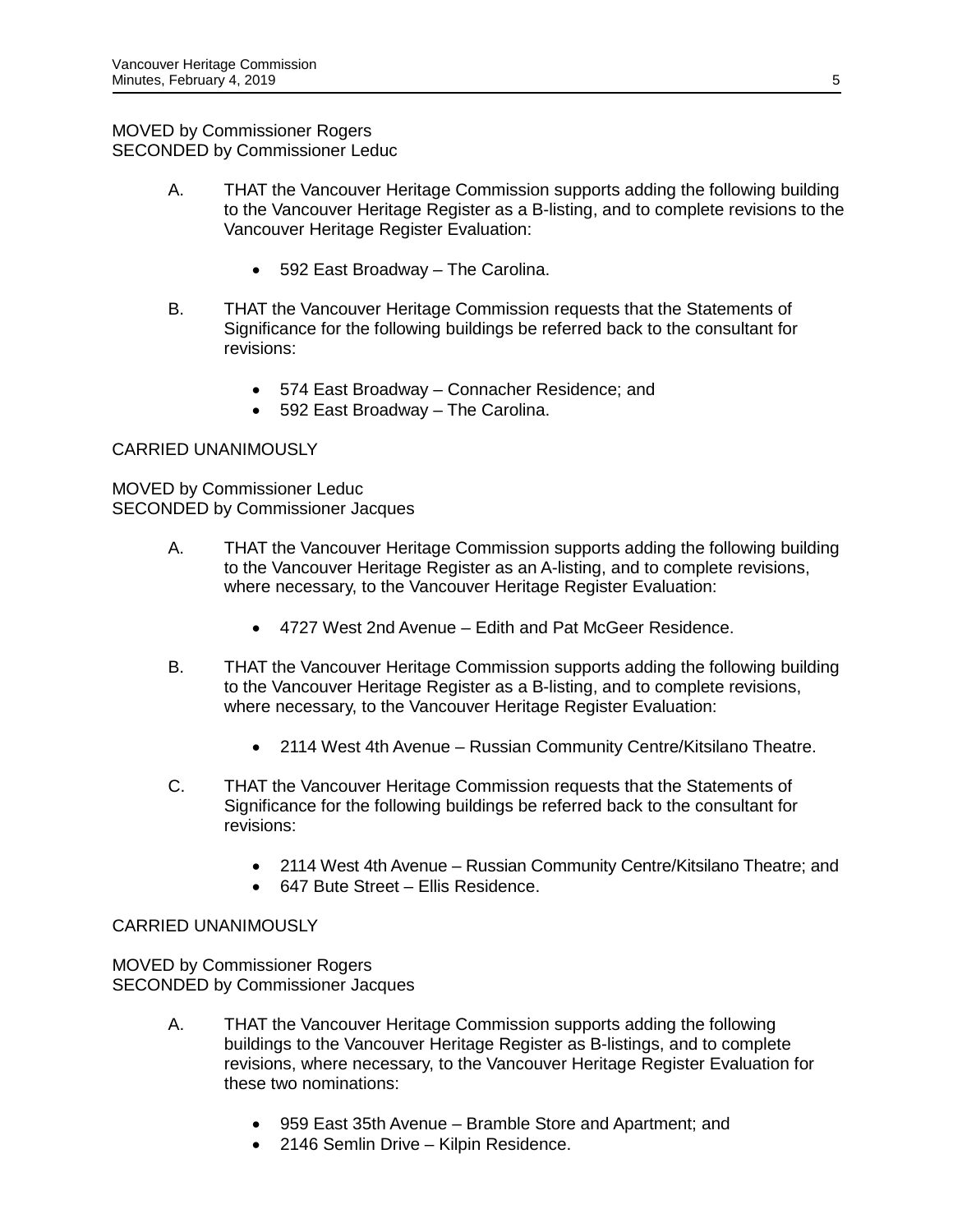- B. THAT the Vancouver Heritage Commission requests that the Statements of Significance for the following buildings be referred back to the consultant for revisions:
	- 959 East 35th Avenue Bramble Store and Apartment;
	- 2146 Semlin Drive Kilpin Residence; and
	- 1853-1857 East 11th Avenue Karme Residence.

### CARRIED UNANIMOUSLY

## **6. Staff Update**

Zlatan Jankovic, Staff Liaison, updated the Commission on the current staffing structure in the Heritage Department.

MOVED by Commissioner Leduc SECONDED by Commissioner Jacques

> THAT the Vancouver Heritage Commission recommends to the Director of Planning to return the Heritage Group to its full complement of staffing as soon as possible in order to efficiently manage the workload within the department.

### CARRIED UNANIMOUSLY

Hugh McLean, Heritage Planner, provided a brief update to the Commission on the progress of the City of Vancouver 2019 Heritage Awards.

### **7. New Business**

The Chair informed the Commission that the January 10, and January 31, 2019, First Shaughnessy Advisory Design Panel meetings were cancelled due to pending appointments of panel members by City Council.

Commissioner Leduc inquired with staff on the City policies around paving over bricks in historic areas/lanes such as, Gastown and Yaletown. Staff responded to questions.

Staff advised the Commission that they will be providing an update on the Regulatory Review and the status of the Fairmount Academy at the next regular Commission meeting.

Commissioner Jacques inquired with staff in regards to a timeline for when the vacant appointment on the Commission will be filled and urged the relevant decision-makers to make new appointments to the Commission as soon as possible.